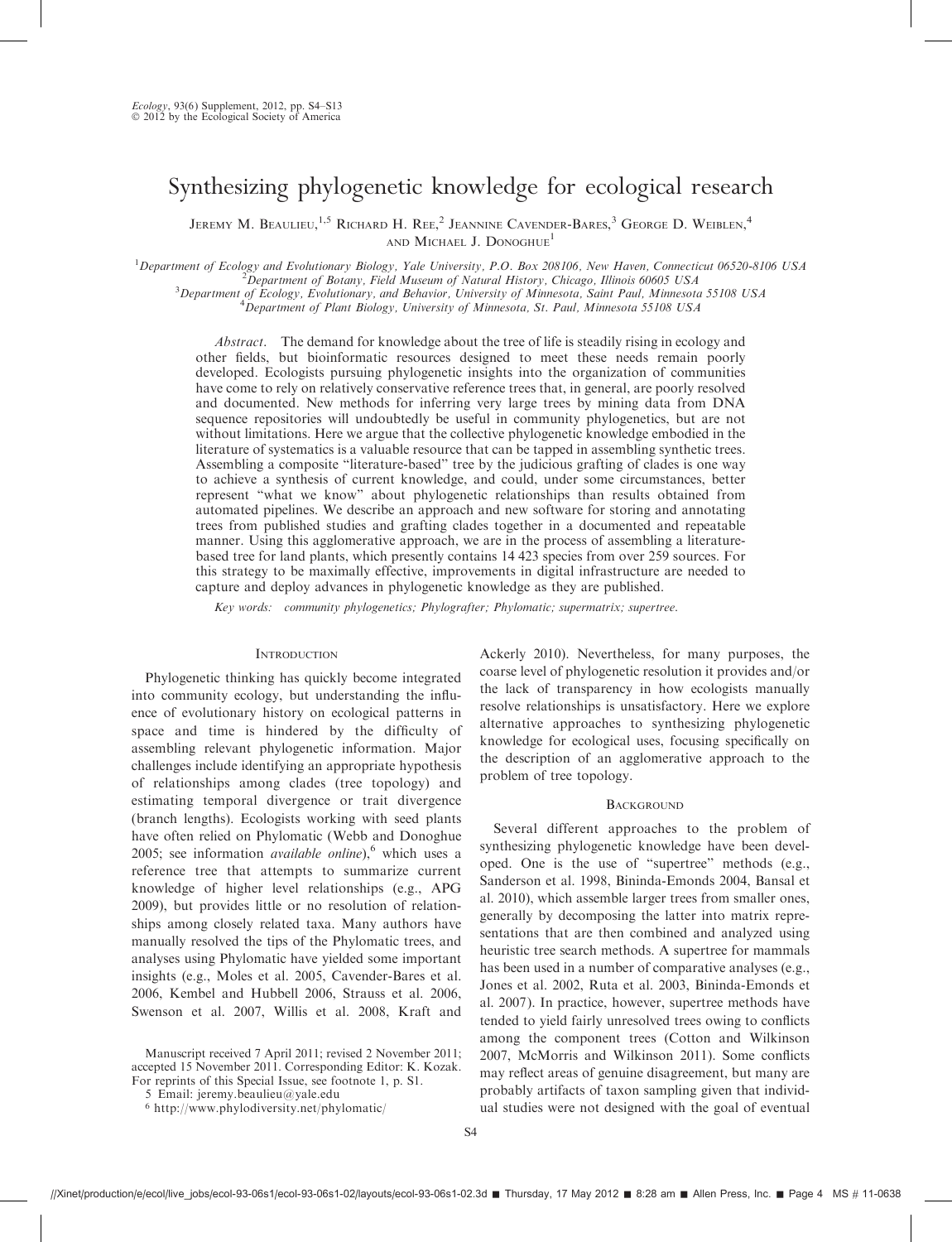combination in mind. For example, small differences in the placement of poorly sampled, and often arbitrarily rooted, outgroup taxa can cause supertrees to collapse (Bininda-Emonds et al. 2005). Building a meaningful supertree requires considerable decision-making at the outset about taxon samples in the input trees, which may be challenging for nonexperts.

Another approach is to analyze a ''supermatrix'' of molecular sequence data assembled specifically for the species of interest (i.e., Driskell et al. 2004, McMahon and Sanderson 2006, Cadotte et al. 2008, Dunn et al. 2008, Sanderson et al. 2008, Smith et al. 2009). This is becoming increasingly popular owing to the development of automated pipelines for mining DNA sequences in GenBank (PhyLoTA, Sanderson et al. 2008; PHLAWD, Smith et al. 2009). Such pipelines make the rapid assembly of large concatenated alignments of one or more relevant genes possible. The process is further aided by improvements in tree search algorithms and access to computational power enabling analysis of increasingly large data sets (e.g., Sanderson et al. 2008, Stamatakis et al. 2008, Goloboff et al. 2009, Smith et al. 2009). For example, Smith et al. (2011) recently estimated a tree for 55 473 species of seed plants. Such large trees are now being put to use in studies of evolution, ecology, and global change (e.g., Smith and Donoghue 2008, Smith and Beaulieu 2009, Beaulieu et al. 2010, Edwards and Smith 2010, Goldberg et al. 2010, Thuiller et al. 2011). Kress et al. (2009) proposed a variant of the supermatrix approach that they argued would be especially useful for community ecologists; namely, making use of DNA barcode sequences obtained from a local species assemblage of interest (in their case, the woody plants of a forest plot on Barro Colorado Island, Panama).

Although each of these approaches has merit and might be well suited to particular circumstances, they also can be problematic. In studies that involve a large number of species, possibly spanning several different communities or regions, some (perhaps many) of the species may not have sequences in GenBank or barcodes (Ratnasingham and Hebert 2007; see Barcode of Life Data Systems [BOLD], *available online*).<sup>7</sup> This will be especially true for communities and organisms where our current taxonomic knowledge is relatively limited, as in the tropics. Even for well-known systems, many species have yet to be sequenced. For example, GenBank now generally contains sequences for fewer than 20% of the species in most major angiosperm clades (Smith et al. 2011).

Furthermore, the sequence data that happen to be available may not resolve relationships adequately, accurately, or with confidence. Because DNA sequences, in general, are not generated with phylogenetic synthesis in mind, supermatrices assembled from sequence repos-

itories generally contain very large amounts of missing data (e.g., 95% in McMahon and Sanderson [2006], 91% in Smith et al. [2009], 93% in Thomson and Shaffer [2010]). Although the absolute amount of missing data per se may not be problematical (Wiens 2005, Wiens and Moen 2008, Pyron et al. 2011, Wiens and Morrill 2011), the nonrandom distribution of missing data with respect to clades (i.e., particular genes being well sampled for some taxa, but not at all for others) can yield analytical inconsistencies, such as ''rogue taxa'' (Sanderson and Shaffer 2002), and render it nearly impossible to accurately resolve many nodes (Sanderson et al. 2010). Nonrandom patterns in missing data can also adversely affect the estimation of branch lengths (Lemmon et al. 2009, but see Wiens and Morrill 2011), with potentially important implications for comparative analyses. The failure of supertree and supermatrix approaches to identify particular clades that are otherwise well supported by evidence from numerous independent studies (e.g., McMahon and Sanderson 2006, Thomson and Shaffer 2010, Smith et al. 2011), frustrates the synthesis of phylogenetic knowledge in general.

Finally, it is important for the user community to appreciate that automated data-mining approaches remain imperfect, and these can yield problematic data sets and results (e.g., see Phillipe et al. [2011] for a critique of Dunn et al. [2008]). As an example, it was noted after the fact that in the matrix underlying the Smith et al. (2011) analysis, which was generated using PHLAWD (Smith et al. 2009), many species inadvertently contained extra matK sequences attached to the ends of the trnK intron (Smith et al. 2012). Such errors could potentially compromise phylogenetic accuracy and could go undetected in the absence of expert knowledge.

# A ''GRAFT'' ALTERNATIVE

If the approaches outlined in the previous section do not yet guarantee a reliable topology for the species of interest, are there other options for producing comprehensive phylogenies for community ecology? An approach that has been employed (e.g., Weiblen et al. 2000, 2006, Ree and Donoghue 1999, Beaulieu et al. 2007, Novotny et al. 2010) is simply to piece together, by hand, trees from the "best" studies in the literature. This is effectively the approach that underlies the Tree of Life Web Project (Maddison and Maddison 1996, Maddison and Schulz 2007), and, for plants, Phylomatic (Webb and Donoghue 2005), as well as the APWeb (Stevens 2011). A further variation, TimeTree (Hedges et al. 2006), stitches together independently published estimates of divergence times for major clades according to the GenBank taxonomic hierarchy. The basic idea is to integrate findings from independent studies on particular clades with more broadly inclusive phylogenetic hypotheses, and to document the carefully considered choices necessary to combine expert knowledge in this <sup>7</sup> http://www.boldsystems.org way. There are, after all, thousands of published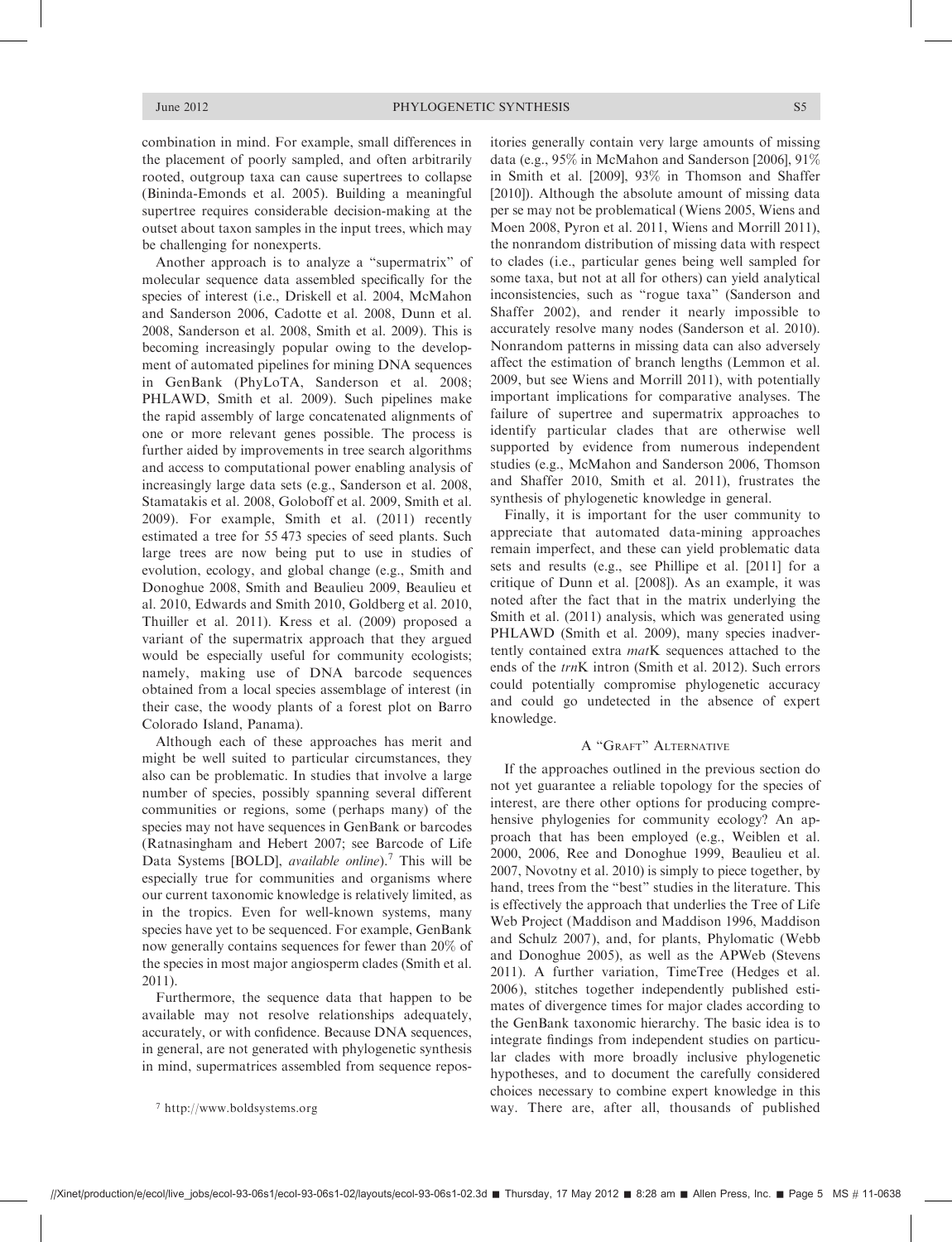systematic studies, each one presumably representing a conscientious, targeted attempt to understand relationships in a particular part of the tree of life. If there were a good way to piece these individual trees together, and easily update them as new results become available, we could build a synthetic tree that effectively summarizes "what we think we (collectively) know." This would serve as a valuable resource for comparative biology and a reference point for downstream studies of all sorts.

There are reasons to believe that such an agglomerative tree-building approach may, in some cases if not generally, provide phylogenetic hypotheses with greater accuracy and confidence than, for example, automated mining of sequences from GenBank. For example, one might expect that a tree published in the systematics literature represents a judicious choice of taxa and characters, selected by a specialist in the organisms of interest specifically to solve a particular phylogenetic problem. Automated methods can be expected to solve such problems if the taxonomic coverage and phylogenetic signal of available data are sufficient, but this is not always the case (Sanderson et al. 2008). Trees from the systematics literature may be grounded in more phylogentically informative characters per taxon than is the case for supermatrices. These considerations are important given the potential for erroneous inferences to be drawn from incomplete samples (e.g., Zwickl and Hillis 2002). On the other hand, the grafting approach does not resolve conflict among studies and performs best when studies are structured hierarchically with nested placeholder taxa. In the end, the question is: How do we best integrate systematic knowledge in an accurate and repeatable manner for ecological research?

It is not our intention here to definitively answer this question, and certainly careful attention to the potential pitfalls can result in a reliable tree generated using automated methods. But, in the spirit of keeping our analytical options open, we describe a workflow for synthesizing phylogenetic knowledge in an annotated, transparent, and repeatable manner. We also describe a new web application, Phylografter, which aims to facilitate this process by allowing users to collaboratively upload, store, and graft together published trees. We believe that this approach could be useful to community ecologists under some circumstances. However, even if it proves to be of limited use in this context, it will be valuable as a means of summarizing current understanding and identifying gaps in phylogenetic knowledge. Of course, it will also immediately be useful as a way to update and expand the reference tree that underpins Phylomatic (Webb and Donoghue 2005; available online, see footnote 6) and other such community resources. We illustrate an application of this workflow by constructing a literature-based tree for 14 423 species of land plants from 259 published sources. The process of compiling a synthetic tree at this scale highlights a number of phyloinformatic challenges and opportunities.

ASSEMBLING A LITERATURE-BASED TREE FOR LAND PLANTS

The example described here was motivated by the need for phylogenetic information on the land plants recorded in vegetation plots across the North American Long-Term Ecological Research (LTER) network. Ecologists now routinely apply such information to investigate the phylogenetic distribution of particular species and traits among communities in relation to abiotic and biotic factors at local and regional scales (e.g., Verdú et al. 2009, Fine and Kembel 2011, Swenson et al. 2011, Cavender-Bares and Reich 2012, Helmus and Ives 2012, Knapp et al. 2012). Our example is not the broadest synthesis of land plant relationships published to date (e.g., ca. 55 000 species in Smith et al. 2011), but it follows an alternative approach that, in theory, could be applied to even larger problems. In fact, our tree is intended to be a starting point to be expanded using software.

Our procedure for assembling a large, literature-based tree for North American land plants is, at the outset, similar to that used to produce the master tree used by Phylomatic (Webb and Donoghue 2005), but differs in considering more explicit decision criteria and in documenting the provenance of clades chosen for grafting by reference to the systematic literature. We first obtained a backbone phylogeny from Qiu et al. (2006) for the major land plant groups (i.e., liverworts, mosses, hornworts, lycopods, monilophytes, acrogymnosperms, and angiosperms). We then obtained trees based on more detailed studies of each major land plant clade (i.e., lycopods, Wikstrom and Kenrick 2001; monilophytes, Schuettpelz and Pryer 2008; seed plants, Chaw et al. 2000, Davies et al. 2004) and grafted the ingroup taxa from each study onto the backbone in place of any ''exemplar'' taxa present in Qiu et al. (2006). This process was repeated recursively by grafting additional published phylogenies that were based on direct analysis of molecular sequence data (i.e., ''source trees'') to appropriate positions held by one or more placeholders (Fig. 1).

Source trees were obtained directly from TreeBASE  $(available \ online)^8$  or were manually redrawn from published figures. Study choice was based on a set of guidelines for resolving phylogenetic conflicts among studies. First, relationships within a more detailed, more densely sampled study took priority over relationships within a broader, less densely sampled study, and source trees having more taxa and/or based on more informative characters were chosen over those with fewer. In cases where taxon sampling was approximately similar, but character sampling was not (e.g., 50 species and 1 kb of sequence vs. 40 species and 10 kb of sequence), we chose the source tree inferred from more potentially informative characters. In cases where taxon sampling differed substantially among source trees (e.g., 500)

<sup>8</sup> http://www.treebase.org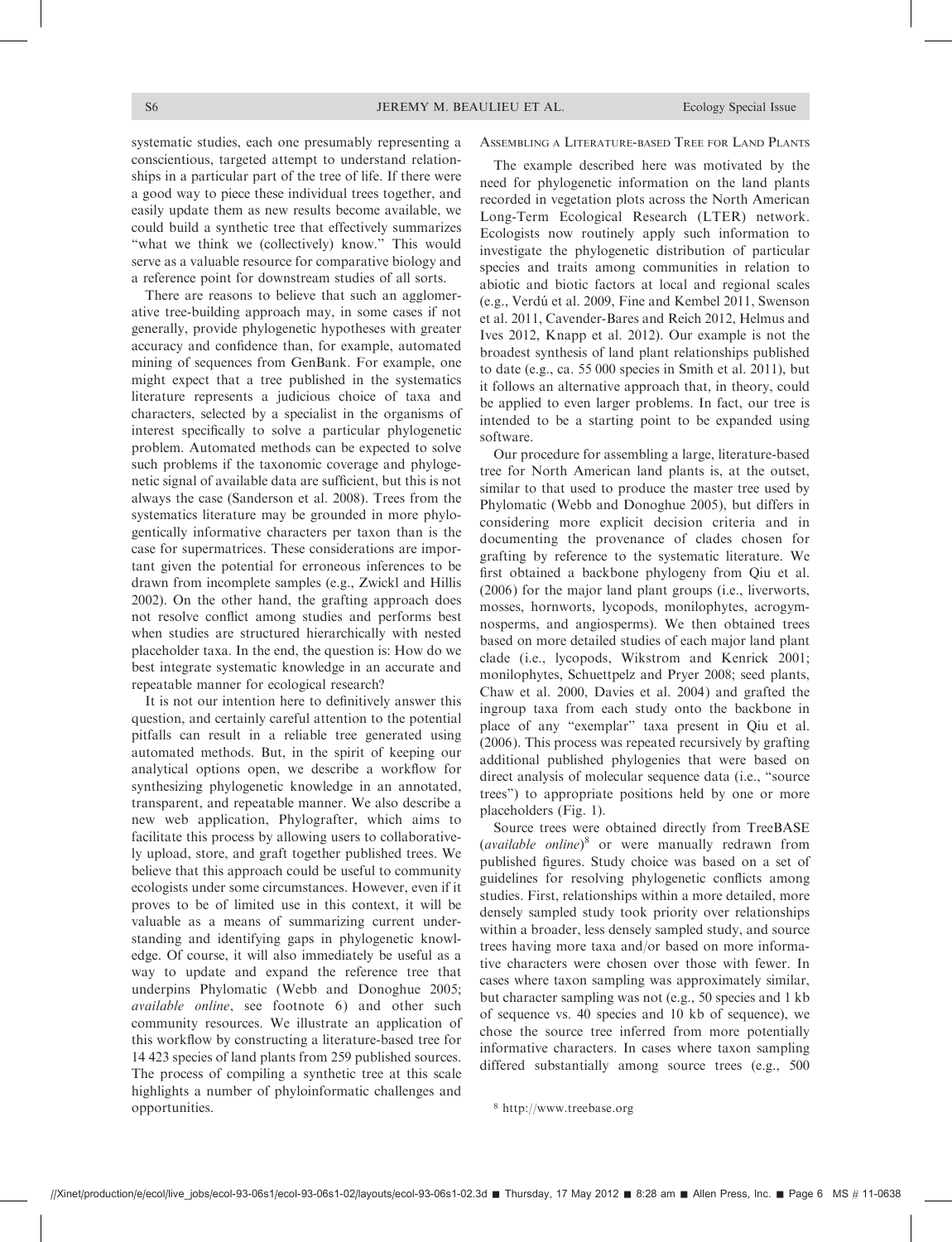species and 1 kb of sequence vs. 50 species and 10 kb of sequence), we chose the source tree containing more species. Such choices clearly entail judgment calls, each of which was documented. Second, we chose studies inferred from model-based approaches (i.e., maximum likelihood and Bayesian) whenever possible over trees inferred using parsimony or distance methods. Third, we selected consensus trees over any one particular hypothesis when multiple hypotheses were presented in a particular study. That is, we favored a conservative summary of the current state of phylogenetic knowledge over maximally resolved phylogenies for the clades of interest.

It is important to note that these simple rules do not specifically evaluate phylogenetic conflicts among studies or how they might be resolved. As an example, different studies differ on whether Amborella and Nymphaeales (water lilies) comprise a clade or a grade at the base of the angiosperms. Although our procedure simply accepted one particular study over others based on the decision criteria outlined in the previous paragraphs, in the future it might be desirable to annotate particular conflicts and incorporate uncertainty about the resolution (perhaps as polytomies). This would provide an additional mechanism to take advantage of expert knowledge and annotation in building a synthetic tree.

Following the procedures outlined in the previous two paragraphs, we produced a provisional synthetic tree consisted of 14 423 species of land plants obtained from 259 published sources (Fig. 2). We view this tree is a work in progress, which can and will change as new studies are published and are grafted into the tree. However, even at this early stage, many major clades are represented by several sources, although a large majority of these sources are studies of flowering plant clades. Angiosperms are represented by 13 595 species, the monilophytes (ferns and fern allies) by 497 species, and the acrogymnosperms (the clade containing the four major extant lineages of ''gymnosperms''; Cantino et al. 2007) by 181 species. In the case of the monilophytes, almost all of the relationships are currently from a single study of 473 species of leptosporangiate ferns (Schuettpelz and Pryer 2008). Likewise, for acrogymnosperms, most of the relationships were drawn from particular studies of Pinus (Gernandt et al. 2005) and Cupressaceae (Gadek et al. 2000, Little 2006).

Among flowering plants, eudicots (12 457 species) are by far the best represented and a significant portion of the eudicot species belongs to the Campanulidae (5006 species), a clade of perhaps 30 000 species that includes four major lineages: Aquifoliales, Asterales, Apiales, and Dipsacales (Tank and Donoghue 2010). The production of an agglomerative tree for campanulids was an objective of one of us (J. M. Beaulieu) before the current, broader project was conceived. Hence, for campanulids, the current tree provides a fairly complete synthesis of published knowledge of phylogenetic



FIG. 1. The basic procedure of the agglomerative approach used to generate a synthetic tree of expert knowledge. First, a backbone tree is obtained depicting relationships among the major clades within the clade of interest (e.g., land plants). Trees based on more focused studies are then grafted onto this backbone tree, replacing placeholder or ''exemplar'' taxa. The agglomerative process starts with more inclusive clades and proceeds ''inward,'' adding more and more detailed studies of included clades (gray lines).

relationships. Other major lineages will approach this level of coverage as the assembly process continues.

Several observations from campanulids are worth noting. There are some clades where targeted and coordinated efforts have already been undertaken, making it relatively easy to bring together various sources. In Dipsacales, for example, a fairly comprehensive phylogenetic study has recently been carried out for nearly every major clade. However, in other cases, we found no focused studies to replace the exemplar taxa in the ''backbone'' tree (e.g., Stemonuraceae and Cardiopteridaceae within the Aquifoliales). The attempt to synthesize a literature-based tree for campanulids has the benefit of clearly exposing such knowledge gaps.

In other cases, the uncoordinated nature of the sampling across studies diminishes our ability to assemble a tree. Studies within the Apiaceae provide an example. Here, several studies have resolved various portions of the tree, but have sampled variously overlapping sets of taxa for the same sets of genes (e.g., nuclear ribosomal ITS, rps16). By following our assembly rules we were forced, in several cases, to choose one set of taxa over another to represent certain relationships. As a result, portions of the Apiaceae are less represented here than they should be based on the sequences available in GenBank. Indeed, of the more than 1500 species of Apiaceae with relevant sequences in GenBank, fewer than 700 species are currently represented in our "literature-based" tree. This highlights a

//Xinet/production/e/ecol/live\_jobs/ecol-93-06s1/ecol-93-06s1-02/layouts/ecol-93-06s1-02.3d ■ Thursday, 17 May 2012 ■ 8:28 am ■ Allen Press, Inc. ■ Page 7 MS # 11-0638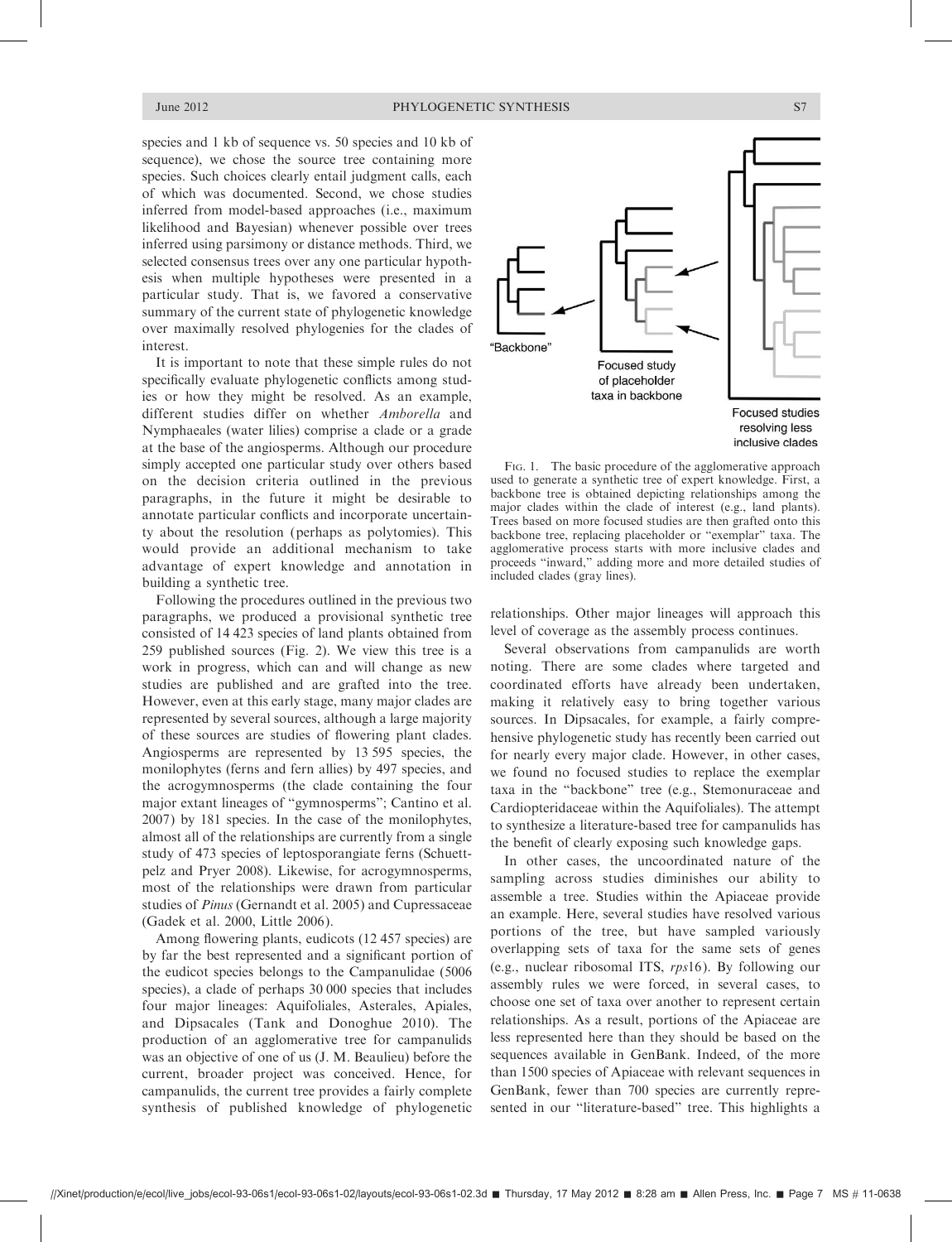

FIG. 2. A synthetic literature-based tree of 14 423 species of land plants highlighting several clades that are best sampled within angiosperms. The major clades are labeled after Cantino et al. (2007): Bryophytes include liverworts, mosses, and hornworts; Monilo represents Monilophyta; Mono represents monocots; and Acrogymno represents Acrogymnspermae. The numbers in parentheses represent the number of species contained within each of the major clades resulting from the grafting approach.

case in which a coordinated analysis of the sequence data would be highly beneficial.

## PHYLOGRAFTER

To aid the task of mining the literature, storing source trees, and combining them into an increasingly comprehensive "grafted" tree, one of us has developed new software, Phylografter (Ree 2008), consisting of a database back-end and web-based front-end implemented using the web2py framework (Di Pierro 2011). Deployed on a server, Phylografter allows multiple users to collaboratively enter, edit, and assemble increasingly comprehensive phylogenetic trees from individual source trees using a graphical interface that facilitates searching for, viewing/editing, and grafting clades. The relational database stores trees as individual nodes, with each ''source node'' record retaining links to its source tree and publication data, including Tree-BASE identification numbers when available. Each "grafted node" record is linked to its corresponding source node, ensuring the provenance and repeatability of grafted tree assembly. Phylografter thus represents a web-based content management system for phylogenetic information that provides node-by-node provenance of grafted trees. In this respect, it differs from the reference tree used by Phylomatic, as well as other software providing tree-grafting functionality, such as Phylowidget (Jordan and Piel 2008) and Mesquite (Maddison and Maddison 2010). These latter programs emphasize highly interactive graphical interfaces, while Phylograft-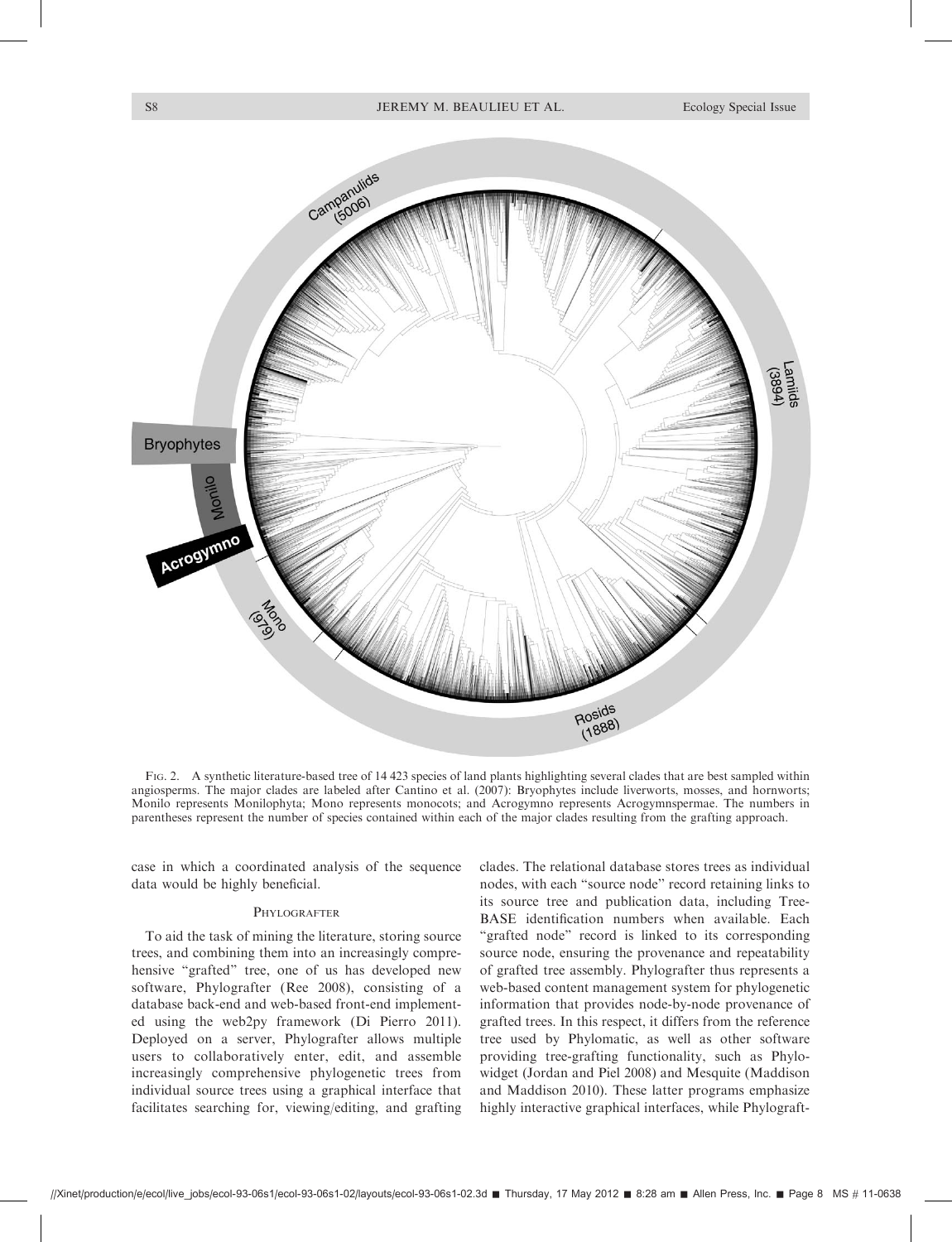er emphasizes database informatics. The objectives of its continued development are a much richer data model and tool set, both of which are needed for grafting and other strategies to be maximally effective (see next section). A read-only instance of the first release of Phylografter, providing access to the database of source trees and the 14 423-tip tree of land plants described here, is *available online*.<sup>9</sup> The source code is publicly available under a free license (Ree 2008).

# BRANCH LENGTHS

The grafting procedures described in Assembling a Literature-based Tree for Land Plants deal only with tree topology, whereas comparative inferences also require branch lengths. This is a general problem shared by all approaches to phylogenetic synthesis, including supermatrix and supertree methods (see discussion in Background). One solution is the branch length adjustment (BLADJ) algorithm implemented in Phylocom (Webb et al. 2008), which fixes a subset of nodes in the tree to specified ages and evenly distributes the ages of the remaining nodes. Application of this method in Phylomatic, using plant clade age estimates from Wikström et al. (2001), has become fairly standard practice for generating branch lengths in plant ecological studies. However, such branch length estimates should be viewed with caution, in part because recent studies (e.g., Bell et al. 2010, Magallón 2010, Smith et al. 2010, Clarke et al. 2011) have revised and refined age estimates for many clades, but also because we know of no study that has critically evaluated the assumption of BLADJ approach. In the meantime, rather than relying on the Wikström et al. (2001) ages, we have applied the dates provided recently by Bell et al. (2010) in BLADJ to assign branch lengths to our assembled tree.

Supermatrix approaches, simultaneously providing topology and branch length estimates based on DNA sequences, would appear to be preferable to grafting and supertree approaches in ecological applications (e.g., Kress et al. 2009). However, a nonrandom distribution of missing sequence data can be a source of bias (Lemmon et al. 2009, but see also Wiens and Morrill 2011). There is a clear need to compare the performance of available methods for phylogenetic synthesis, as well as branch length estimation in ecological applications.

## **DISCUSSION**

Large, comprehensive phylogenetic trees hold the promise of providing important insights at the interface of ecology and evolution. To this end, agglomerative tree-building provides one means of delivering current knowledge of phylogenetic relationships to ecologists, and Phylografter has been developed to facilitate the process of collaborative tree-assembly while providing links to published phylogenetic hypotheses.

Considering the current state of phylogenetic knowledge, and the need for on-going synthesis, we believe that it is valuable to have at our disposal a variety of synthetic approaches. Some methods may be more appropriate or practical than others when addressing particular research questions. Although the direct estimation of community phylogenies from DNA sequences has become popular with recent advances in sequencing technology and computation (e.g., Kress et al. 2009), ecological communities rarely include all extant members of any clade, and incomplete taxon sampling is a well-known source of error in phylogenetic analysis (e.g., Graybeal 1998, Zwickl and Hillis 2002, Heath et al. 2008). Focusing only on the taxonomically heterogeneous members of particular communities may create conditions that will result in inaccurate inferences. It is possible, though untested, that the alternative approach described here, which specifically integrates expert knowledge, might perform better in terms of phylogenetic resolution and topological accuracy.

The most appropriate approach to a synthesis of phylogenetic knowledge for addressing a particular question will depend on the magnitude of the problem at hand, the quantity and quality of available data, and the expertise of the investigators. For example, when a number of genes (including barcodes) are available for many of the species of interest, it might be most appropriate to pursue a supermatrix approach. It is possible that a combination of approaches drawing on the advantages of each might simultaneously maximize accuracy and statistical power. For example, when sequence data are available for a community sample, estimation of branch lengths on an agglomerative phylogeny might simultaneously minimize topological error while providing genetic distances among community members (Whitfeld et al. 2012). Enforcing topological constraints drawn from the systematics literature in supermatrix analyses or in community-level phylogenetic analyses of sequence data provides other examples of attempts to gain similar advantage (Kress et al. 2010).

We emphasize that all approaches inherently require expert knowledge to achieve a meaningful outcome. In the case of a supermatrix approach, this arises in the context of choosing and aligning an appropriate set of genes (Smith et al. 2009, Sanderson et al. 2010). Supertree approaches require expertise from systematists to decide which input trees to include and how to curate them (e.g., removing poorly sampled outgroups from particular studies at the outset). The grafting approach entails decisions throughout the process, and, to be repeatable, also requires annotation at every step, so that decisions are properly exposed. In particular, as we move forward, it will especially valuable to capture information on uncertainty associated with conflicting phylogenetic hypotheses and on confidence in particular relationships. Synthetic trees annotated in this fashion <sup>9</sup> http://www.reelab.net/pg1 could serve a wide variety of purposes such as tracing

//Xinet/production/e/ecol/live\_jobs/ecol-93-06s1/ecol-93-06s1-02/layouts/ecol-93-06s1-02.3d ■ Thursday, 17 May 2012 ■ 8:29 am ■ Allen Press, Inc. ■ Page 9 MS # 11-0638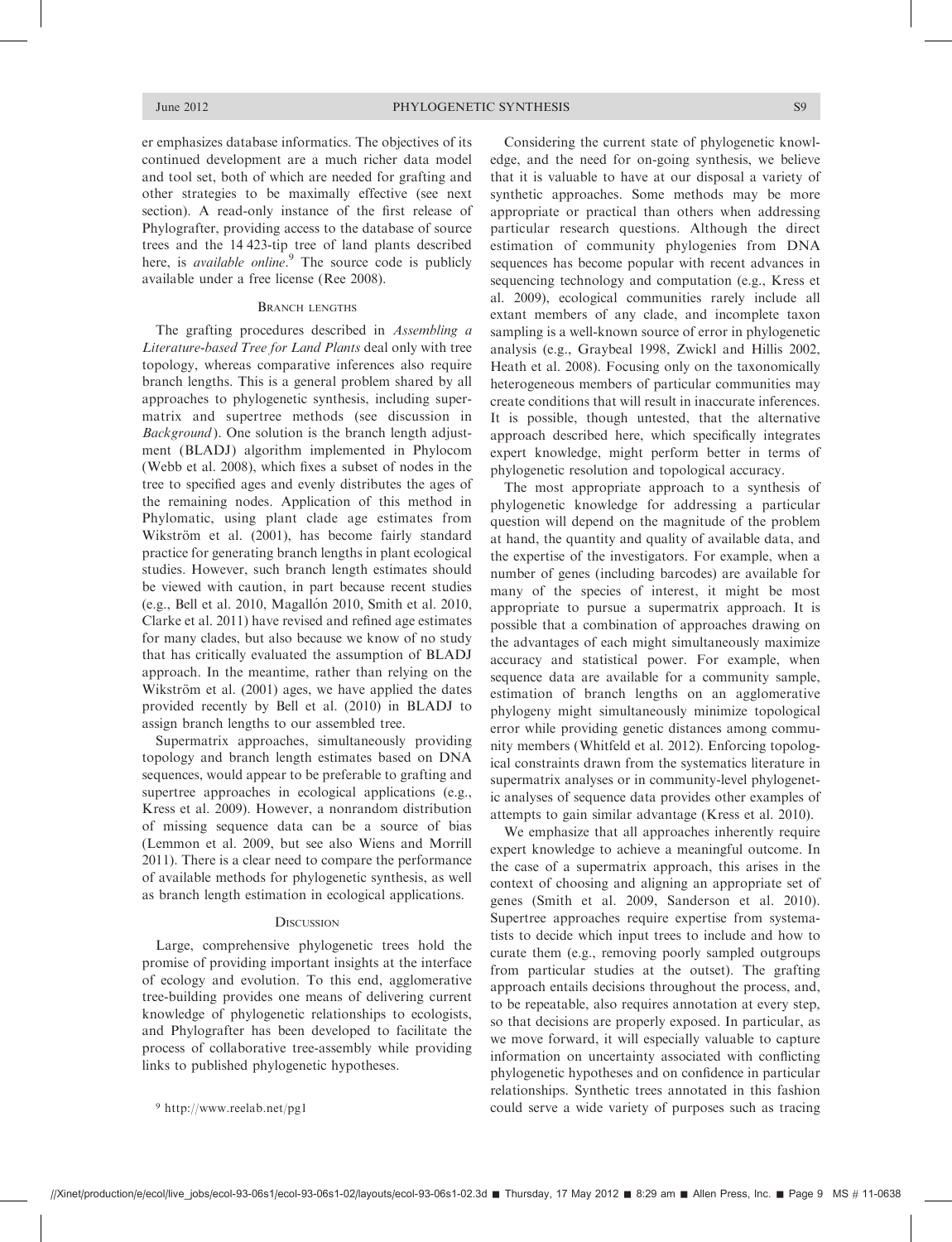the development of phylogenetic hypotheses and identifying knowledge gaps in need of attention.

There is also a practical concern about how best to deploy disciplinary expertise. For example, it seems unreasonable to expect ecologists to serve as both the providers and the users of phylogenetic hypotheses. It is likely to be more efficient and productive for ecologists to rely on syntheses generated by the systematics community, and for the foreseeable future to collaborate with systematists on such projects. This, of course, will challenge systematists to expand their thinking beyond their individual clades of interest and to seriously consider how best to estimate relationships when taxon samples are highly biased from a phylogenetic standpoint. Given the rapid integration of community ecology and phylogenetic biology (Webb 2000, Webb et al. 2002, Cavender-Bares et al. 2009, Vamosi et al. 2009), the estimation of community phylogenies must be viewed as an important objective. This requires a host of reasoned and practical choices, and must be carefully documented in order to serve as the basis for comparative studies that have meaningful implications, even for society at large (e.g., predicting the effects of global climate change; Edwards et al. 2007). We have described a grafting approach not as an ultimate solution, but as a legitimate, defensible alternative at this time, and one that has already proven to be useful under certain circumstances.

# CONCLUDING THOUGHTS

Several improvements are essential for agglomerative approaches to become practical and more broadly useful. These are mainly the responsibility of the systematics community. Unfortunately, to this day, many studies are published without depositing the primary products (sequence alignments and trees) in public repositories such as TreeBASE or DRYAD. Even for those that are deposited, relevant metadata and node-specific information such as support values and age estimates are not properly archived. In an era defined by advances in information synthesis (e.g., Google), it is deeply disappointing to realize that systematic knowledge continues to be disseminated almost exclusively in legacy formats that shield the most valuable information from effective capture and re-use (e.g., phylogenetic trees in the form of published figures and primary data in the form of unstructured supplementary documents). But, beyond the necessary behavioral adjustments, the lack of public tools for crossreferencing systematic studies by taxon name (species or clade), gene, sequence accession number, and so on, is crippling efforts to assemble the most up-to-date trees or, for that matter, maximally informative data sets for supermatrix approaches. In the end, the onus is on the systematics community to enable phylogenetic knowledge to be applied effectively and with confidence in ecology and other fields of biology. Some such efforts are underway in conjunction with the iPlant iPTOL project (*available online*),<sup>10</sup> and this is the impetus behind the development of Phylografter: to create a community-driven resource for collectively assembling and synthesizing the results of systematic studies (not only the trees, but the underlying data) and providing links across taxa and characters.

Finally, it is important to put the idea of agglomerative trees into longer term perspective. In the very distant future, there may come a time when the phylogenetic relationships of most of the species on Earth will have been estimated with confidence. Even well before that time, for some groups of organisms, such as land plants, our understanding will have advanced to the point that the problem of community phylogeny assembly will be different. If the systematics community has fulfilled its responsibility in providing a tree of life, as chemists generated a periodic table of elements, ecologists will no longer be faced with the choices we have outlined. Nor will they need to spend their time inferring phylogenies through any of the mechanisms we have outlined. Instead, they will be able to simply access the relevant, up-to-date phylogenetic information through a service such as the current Phylomatic. In this sense, all of these approaches can be viewed as provisional measures.

In the meantime, however, it is important to appreciate that the tree of life will not miraculously assemble itself. Practicing systematists must, of course, continue to accumulate and analyze data to resolve relationships in their respective study groups. But syntheses of these efforts on a grand scale will require the conscious development of relevant infrastructure and phyloinformatics tools. This will undoubtedly involve improved methods of data mining and phylogenetic analysis, as well as some degree of coordination in character sampling. However, at a fundamental level, the process relies on the continued engagement of taxonomic specialists, and on developing the proper means to effectively capture and deploy their collective knowledge. We hope that the approach outlined here can provide one mechanism to draw together this expertise.

### ACKNOWLEDGMENTS

Thanks are due to Nicholas Deacon, Sara Branco, Ross Bernard, Rebecca Reiss, and Tim Whitfeld for their help in manually redrawing various source trees from published figures. We are also grateful to Kelly Robertson and Boris Igic for kindly providing us with their phylogeny of Solanaceae, which, at the time of the initial meetings, was unpublished. We thank Bill Piel for providing us with the entire TreeBASE database and for technical assistance during the early stages of this project. Our work was conducted as part of a working group on Ecophylogenetics, supported by the National Center for Ecological Analysis and Synthesis (NCEAS), and as part of an Encyclopedia of Life (EOL) Biodiversity Synthesis grant. Support for J. M. Beaulieu has been provided by NCEAS and

<sup>10</sup> http://www.iplantcollaborative.org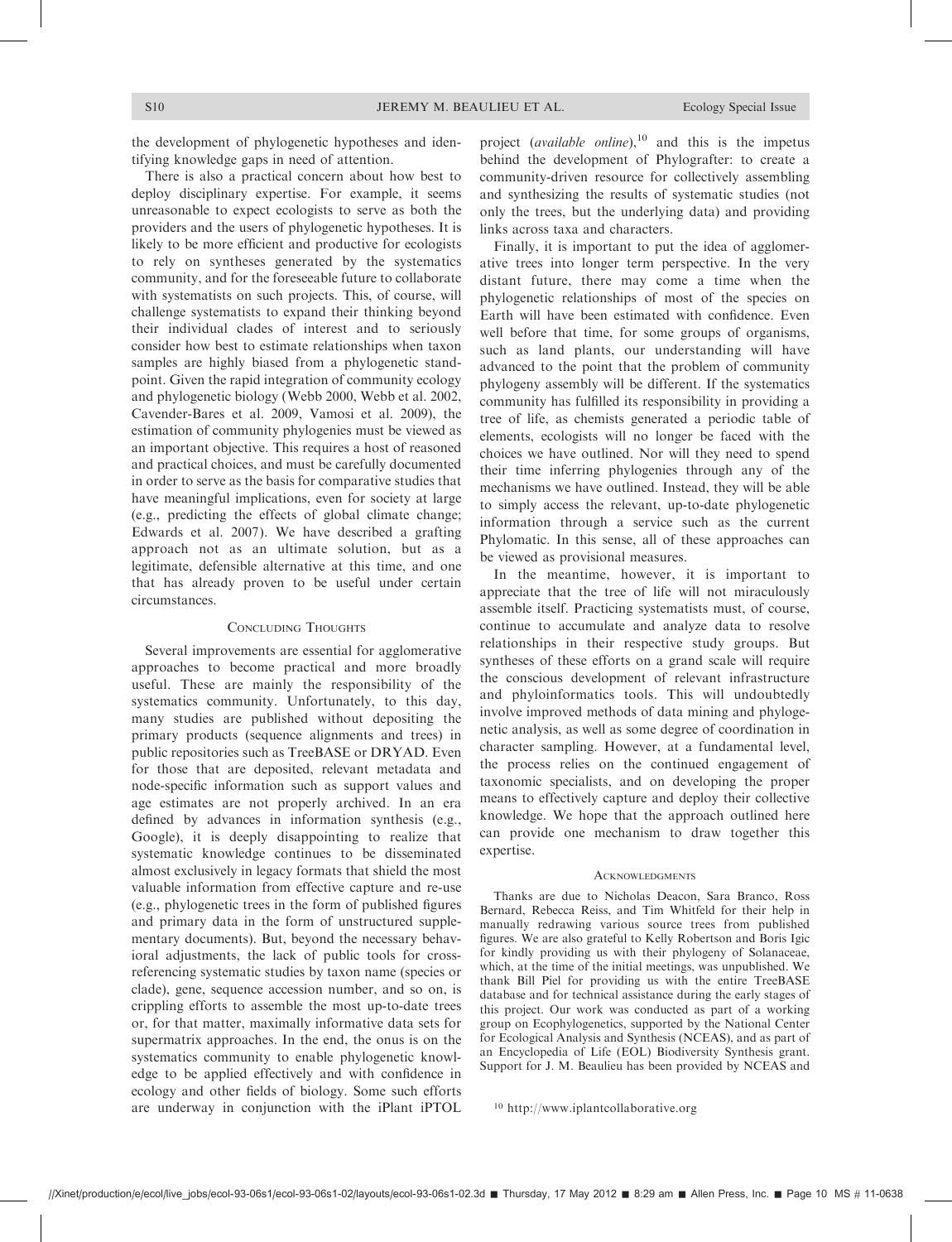the iPTOL program within the NSF-funded iPlant Collaborative (http://www.iplantcollaborative.org/).

### LITERATURE CITED

- APG [Angiosperm Phylogeny Group]. 2009. An update of the Angiosperm Phylogeny Group classification for the orders and families of flowering plants: APG III. Botanical Journal of the Linnean Society 161:105–121.
- Bansal, M. S., J. G. Burleigh, O. Eulenstein, and D. Fernandez-Baca. 2010. Robinson-Foulds supertrees. Algorithms for Molecular Biology 5:18.
- Beaulieu, J. M., A. T. Moles, I. J. Leitch, M. D. Bennett, J. B. Dickie, and C. A. Knight. 2007. Correlated evolution of genome size and seed mass. New Phytologist 173:422–437.
- Beaulieu, J. M., S. A. Smith, and I. J. Leitch. 2010. On the tempo of genome size evolution in angiosperms. Journal of Botany 2010:989152.
- Bell, C. D., D. E. Soltis, and P. S. Soltis. 2010. The age and diversification of the angiosperms revisited. American Journal of Botany 97:1296–1303.
- Bininda-Emonds, O. R. P. 2004. The evolution of supertrees. Trends in Ecology and Evolution 19:315–322.
- Bininda-Emonds, O. R. P., R. M. D. Beck, and A. Purvis. 2005. Getting to the roots of matrix representation. Systematic Biology 54:668–672.
- Bininda-Emonds, O. R. P., M. Cardillo, K. E. Jones, R. D. E. MacPhee, R. M. D. Beck, R. Grenyer, S. A. Price, R. A. Vos, J. L. Gittleman, and A. Purvis. 2007. The delayed rise of present-day mammals. Nature 446:507–512.
- Cadotte, M. W., B. J. Cardinale, and T. H. Oakley. 2008. Evolutionary history and the effect of biodiversity on plant productivity. Proceedings of the National Academy of Sciences USA 105:17012–17017.
- Cantino, P. D., J. A. Doyle, S. W. Graham, W. S. Judd, R. G. Olmsead, D. E. Soltis, P. S. Soltis, and M. J. Donoghue. 2007. Towards a phylogenetic nomenclature of Tracheophyta. Taxon 56:E1–E44.
- Cavender-Bares, J., A. Keen, and B. Miles. 2006. Phylogenetic structure of Floridian plant communities depends on taxonomic and spatial scale. Ecology 87(Supplement):S109– S122.
- Cavender-Bares, J., K. Kozak, P. Fine, and S. Kembel. 2009. The merging of community ecology and phylogenetic biology. Ecology Letters 12:693–715.
- Cavender-Barres, J., and P. B. Reich. 2012. Shocks to the system: community assembly of the oak savanna in a 40-year fire frequency experiment. Ecology XXX.
- Chaw, S. M., C. L. Parkinson, Y. Cheng, T. M. Vincent, and J. D. Palmer. 2000. Seed plant phylogeny inferred from all three plant genomes: Monophyly of extant gymnosperms and origin of Gnetales from conifers. Proceedings of the National Academy of Science USA 97:4086–4091.
- Clarke, J. T., R. C. M. Warnock, and P. C. J. Donoghue. 2011. Establishing a time-scale for plant evolution. New Phytologist 192:266–301.
- Cotton, J. A., and M. Wilkinson. 2007. Majority-rule supertrees. Systematic Biology 56:445–452.
- Davies, T. J., T. G. Barraclough, M. W. Chase, P. S. Soltis, D. E. Soltis, and V. Savolainen. 2004. Darwin's abominable mystery: insights from a supertree of the angiosperms. Proceedings of the National Academy of Science USA 101:1904–1909.
- Di Pierro, M. 2011. Web2py for scientific applications. Computing in Science and Engineering 13:64–69.
- Driskell, A. C., C. Ane, J. G. Burleigh, M. M. McMahon, B. C. O'Meara, and M. J. Sanderson. 2004. Prospects for building the Tree of Life from large sequence databases. Science 306:1172–1174.
- Dunn, C. W., et al. 2008. Broad phylogenomic sampling improves the resolution of the animal tree of life. Nature 452:745–749.
- Edwards, E. J., and S. A. Smith. 2010. Phylogenetic analyses reveal the shady history of C4 grasses. Proceedings of the National Academy of Sciences USA 6:2532–2537.
- Edwards, E. J., C. J. Still, and M. J. Donoghue. 2007. The relevance of phylogeny to studies of global change. Trends in Ecology and Evolution 22:243–249.
- Fine, P. V. A., and S. W. Kembel. 2011. Phylogenetic community structure and phylogenetic turnover across space and edaphic gradients in western Amazonian tree communities. Ecography 34:552–565.
- Gadek, P. A., D. L. Alpers, M. M. Heslewood, and C. J. Quinn. 2000. Relationships within Cupressaceae sensu lato: a combined morphological and molecular approach. American Journal of Botany 87:1044–1057.
- Gernandt, D. S., G. Geada Lopez, S. Ortiz Garcia, and A. Liston. 2005. Phylogeny and classification of Pinus. Taxon 54:29–42.
- Goldberg, E. E., J. R. Kohn, R. Lande, K. A. Robertson, S. A. Smith, and B. Igic. 2010. Species selection maintains selfincompatibility. Science 330:493–495.
- Goloboff, P. A., S. A. Catalano, J. M. Mirande, C. A. Szumik, J. S. Arias, M. Kallersjo, and J. S. Farris. 2009. Phylogenetic analysis of 73,060 taxa corroborates major eukaryotic groups. Cladistics 15:415–428.
- Graybeal, A. 1998. Is it better to add taxa or characters to a difficult phylogenetic problem? Systematic Biology 47:9–17.
- Heath, T. A., S. M. Hedtke, and D. M. Hillis. 2008. Taxon sampling and the accuracy of phylogenetic analyses. Journal of Systematics and Evolution 46:239–257.
- Hedges, S. B., J. Dudley, and S. Kumar. 2006. TimeTree: a public knowledge-base of divergence times among organisms. Bioinformatics 22:2971–2972.
- Helmus, M. R., and A. R. Ives. 2012. Phylogenetic diversity– area curves. Ecology XXX.
- Jones, K. E., A. Purvis, A. MacLarnon, O. R. P. Bininda-Emonds, and N. B. Simmons. 2002. A phylogenetic supertree of the bats (Mammalia: Chiroptera). Biological Reviews of the Cambridge Philosophical Society 77:223–259.
- Jordan, G. E., and W. H. Piel. 2008. PhyloWidget: web-based visualization for the tree of life. Bioinformatics 24:1041–1042.
- Kembel, S. W., and S. P. Hubbell. 2006. The phylogenetic structure of Neotropical forest tree community. Ecology 87(Supplement):S86–S99.
- Knapp, S., L. Dinsmore, C. Fissore, S. E. Hobbie, I. Jakobsdottir, J. Kattge, J. King, S. Klotz, J. P. McFadden, and J. Cavender-Bares. 2012. Phylogenetic and functional characteristics of household yard floras and their changes along an urbanization gradient. Ecology XXX.
- Kraft, N. J. B., and D. D. Ackerly. 2010. Functional trait and phylogenetic tests of community assembly across spatial scales in an Amazonian forest. Ecological Monographs 80:401–422.
- Kress, W. J., D. L. Erickson, F. A. Jones, N. G. Swenson, R. Perez, O. Sanjur, and E. Bermingham. 2009. Plant DNA barcodes and a community phylogeny of a tropical forest dynamics plot in Panama. Proceedings of the National Academy of Sciences USA 106:18621–18626.
- Kress, W. J., D. L. Erickson, N. G. Swenson, J. Thompson, M. Uriate, and J. K. Zimmerman. 2010. Advances in the use of DNA barcodes to build a community phylogeny for tropical trees in a Puerto Rican forest dynamics plot. PLoS ONE 5:e15409.
- Lemmon, A. R., J. M. Brown, K. Stanger-Hall, and E. Moriarty-Lemmon. 2009. The effect of ambiguous data on phylogenetic estimates obtained by maximum likelihood and Bayesian inference. Systematic Biology 58:130–145.
- Little, D. P. 2006. Evolution and circumscription of the true cypresses (Cupressaceae: Cupressus). Systematic Botany 31:461–480.
- Maddison, D. R., and W. P. Maddison. 1996. The Tree of Life project. University of Arizona, Tucson, Arizona, USA. http://tolweb.org/tree/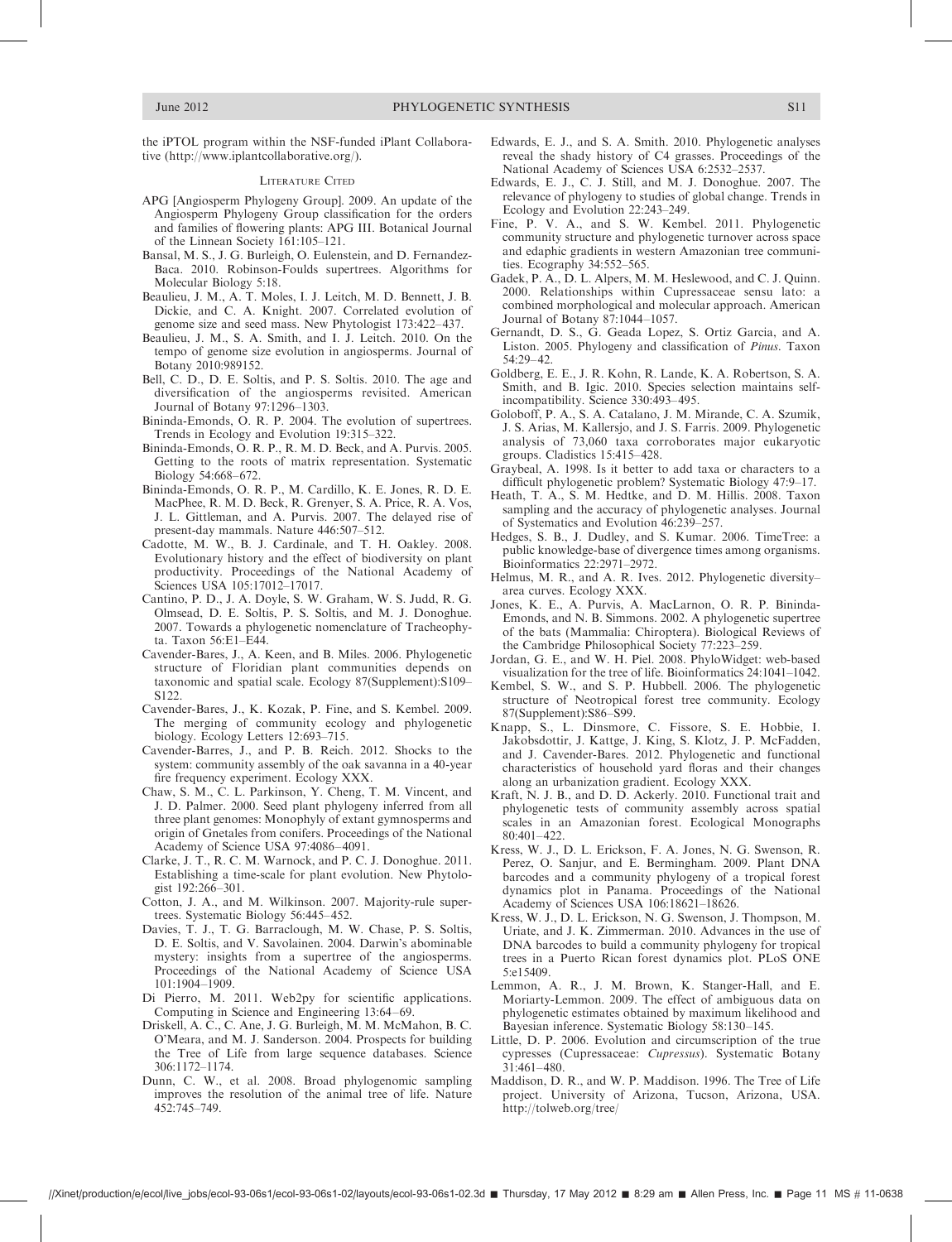- Maddison, D. R., and K. S. Schulz. 2007. The Tree of Life project. University of Arizona, Tucson, Arizona, USA. http://tolweb.org
- Maddison, W. P., and D. R. Maddison. 2010. Mesquite: a modular system for evolutionary analysis. Version 2.73. Arizona Board of Regents on Behalf of the University of Arizona, Tuscon, Arizona, USA. http://mesquiteproject.org/
- Magallón, S. 2010. Using fossils to break long branches in molecular dating: a comparison of relaxed clocks applied to the origin of angiosperms. Systematic Biology 59:384–399.
- McMahon, M. M., and M. J. Sanderson. 2006. Phylogenetic supermatrix analysis of GenBank sequences from 2228 papilionoid legumes. Systematic Biology 55:818–836.
- McMorris, F. R., and M. Wilkinson. 2011. Conservative supertrees. Systematic Biology 60:232–238.
- Moles, A. T., D. D. Ackerly, C. O. Webb, J. C. Tweddle, J. B. Dickie, and M. Westoby. 2005. A brief history of seed size. Science 307:576–580.
- Novotny, V., et al. 2010. Guild-specific patterns of species richness and host specialization in plant-herbivore food webs from a tropical forest. Journal of Animal Ecology 79:1193– 1203.
- Phillipe, H., H. Brinkmann, D. V. Lavrov, D. T. J. Littlewood, M. Manuel, G. Wöheide, and D. Baurain. 2011. Resolving difficult phylogenetic questions: Why more sequences are not enough. PLoS Biology 9:e1000602.
- Pyron, R. A., F. T. Burbrink, G. R. Colli, A. Nieto Montes de Oca, L. J. Vitt, C. A. Kuczynski, and J. J. Wiens. 2011. The phylogeny of advanced snakes (Colubroidea), with discovery of a new subfamily and comparison of support methods for likelihood trees. Molecular Phylogenetics and Evolution 58:329–342.
- Qiu, Y. L., et al. 2006. The deepest divergences in land plants inferred from phylogenomic evidence. Proceedings of the National Academy of Sciences USA 103:15511–15516.
- Ratnasingham, S., and P. D. N. Hebert. 2007. The barcode of life data system. Molecular Ecology Resources 7:355–364.
- Ree, R. H. 2008. Phylografter: collaborative assembly of phylogenetic trees. Field Museum of Chicago and the Biodiversity Synthesis Center, Chicago, Illinois, USA. http://phylografter.googlecode.com
- Ree, R. H., and M. J. Donoghue. 1999. Inferring rates of chance in flower symmetry in asterid angiosperms. Systematic Biology 48:633–641.
- Ruta, M., J. E. Jeffery, and M. I. Coates. 2003. A supertree of early tetrapods. Proceedings of the Royal Society B 270:2507–2516.
- Sanderson, M. J., D. Boss, D. Chen, K. A. Cranston, and A. Wehe. 2008. The PhyLoTA browser: Processing GenBank for molecular phylogenetics research. Systematic Biology 57:335–346.
- Sanderson, M. J., M. M. McMahon, and M. Steel. 2010. Phylogenomics with incomplete taxon coverage: the limits to inference. BMC Evolutionary Biology 10:155.
- Sanderson, M. J. A. Purvis, and C. Henze. 1998. Phylogenetic supertrees: Assembling the trees of life. Trends in Ecology and Evolution 13:105–109.
- Sanderson, M. J., and H. B. Shaffer. 2002. Troubleshooting molecular phylogenetic analyses. Annual Reviews of Ecology, Evolution, and Systematics 33:49.72.
- Schuettpelz, E., and K. M. Pryer. 2008. Fern phylogeny. Pages 395–416 in T. A. Ranker and C. H. Haufler, editors. Biology and evolution of ferns and lycophytes. Cambridge University Press, Cambridge, UK.
- Smith, S. A., and J. M. Beaulieu. 2009. Life history influences rates of climatic niche evolution in flowering plants. Proceedings of the Royal Society B 276:4345–4352.
- Smith, S. A., J. M. Beaulieu, and M. J. Donoghue. 2009. Megaphylogeny approach for comparative biology: an alternative to supertree and supermatrix approaches. BMC Evolutionary Biology 9:37.
- Smith, S. A., J. M. Beaulieu, and M. J. Donoghue. 2010. Uncorrelated relaxed-clock analysis suggests an early origin for flowering plants. Proceedings of the National Academy of Sciences USA 107:5897–5902.
- Smith, S. A., J. M. Beaulieu, A. Stamatakis, and M. J. Donoghue. 2011. Understanding angiosperm diversification using small and large phylogenetic trees. American Journal of Botany 98:1–12.
- Smith, S. A., J. M. Beaulieu, A. Stamatakis, and M. J. Donoghue. 2012. Corrigendum: Understanding angiosperm diversification using small and large phylogenetic trees. American Journal of Botany, in press.
- Smith, S. A., and M. J. Donoghue. 2008. Rates of molecular evolution are linked to life history in flowering plants. Science 322:86–89.
- Stamatakis, A., P. Hoover, and J. Rougemont. 2008. A rapid bootstrap algorithm for the RAxML web servers. Systematic Biology 57:758–771.
- Stevens, P. F. 2011. Angiosperm phylogeny website. Version 9. University of Missouri, St. Louis, Missouri, USA. http:// www.mobot.org/MOBOT/research/APweb/
- Strauss, S. Y., C. O. Webb, and N. Salamin. 2006. Exotic taxa less related to native species are more invasive. Proceedings of the National Academy of Sciences USA 103:5841–5845.
- Swenson, N. G., P. Anglada-Cordero, and J. A. Barone. 2011. Deterministic tropical tree community turnover: evidence from patterns of functional beta diversity along an elevational gradient. Proceedings of the Royal Society B 278:877– 884.
- Swenson, N. G., B. J. Enquist, J. Thompson, and J. K. Zimmerman. 2007. The influence of spatial and size scale on phylogenetic relatedness in tropical forest communities. Ecology 88:1770–1780.
- Tank, D. C., and M. J. Donoghue. 2010. Phylogeny and phylogenetic nomenclature of the Campanulidae based on an expanded sample of genes and taxa. Systematic Botany 35:425–441.
- Thomson, R. C., and H. B. Shaffer. 2010. Sparse supermatrices for phylogenetic inference: Taxonomy, alignment, rogue taxa, and the phylogeny of living turtles. Systematic Biology 59:42–58. 2010.
- Thuiller, W., S. Lavergne, C. Roquet, I. Boulangeat, B. Lafourcade, and M. B. Araujo. 2011. Consequences of climate change on the tree of life in Europe. Nature 470:531– 534.
- Townsend, J. P. 2007. Profiling phylogenetic informativeness. Systematic Biology 56:222–231.
- Vamosi, S. M., S. B. Heard, J. C. Vamosi, and C. O. Webb. 2009. Emerging patterns in the comparative analysis of phylogenetic community structure. Molecular Ecology 18:572–592.
- Verdú, M., P. J. Rey, J. M. Alcántara, G. Siles, and A. Valiente-Banuet. 2009. Phylogenetic signatures of facilitation and competition in successional communities. Journal of Ecology 97:1171–1180.
- Webb, C. O. 2000. Exploring the phylogenetic structure of ecological communities: an example for rain forest trees. American Naturalist 156:145–155.
- Webb, C. O., D. D. Ackerly, and S. W. Kembel. 2008. Phylocom: software for the analysis of phylogenetic community structure and trait evolution. Bioinformatics 24:2098– 2100.
- Webb, C. O., D. D. Ackerly, M. A. McPeek, and M. J. Donoghue. 2002. Phylogenies and community ecology. Annual Review of Ecology, Evolution, and Systematics 33:475–505.
- Webb, C. O., and M. J. Donoghue. 2005. Phylomatic: tree assembly for applied phylogenetics. Molecular Ecology Notes 5:181–183.
- Weiblen, G. D., R. K. Oyama, and M. J. Donoghue. 2000. Phylogenetic analysis of dioecy in monocotyledons. American Naturalist 155:46–58.